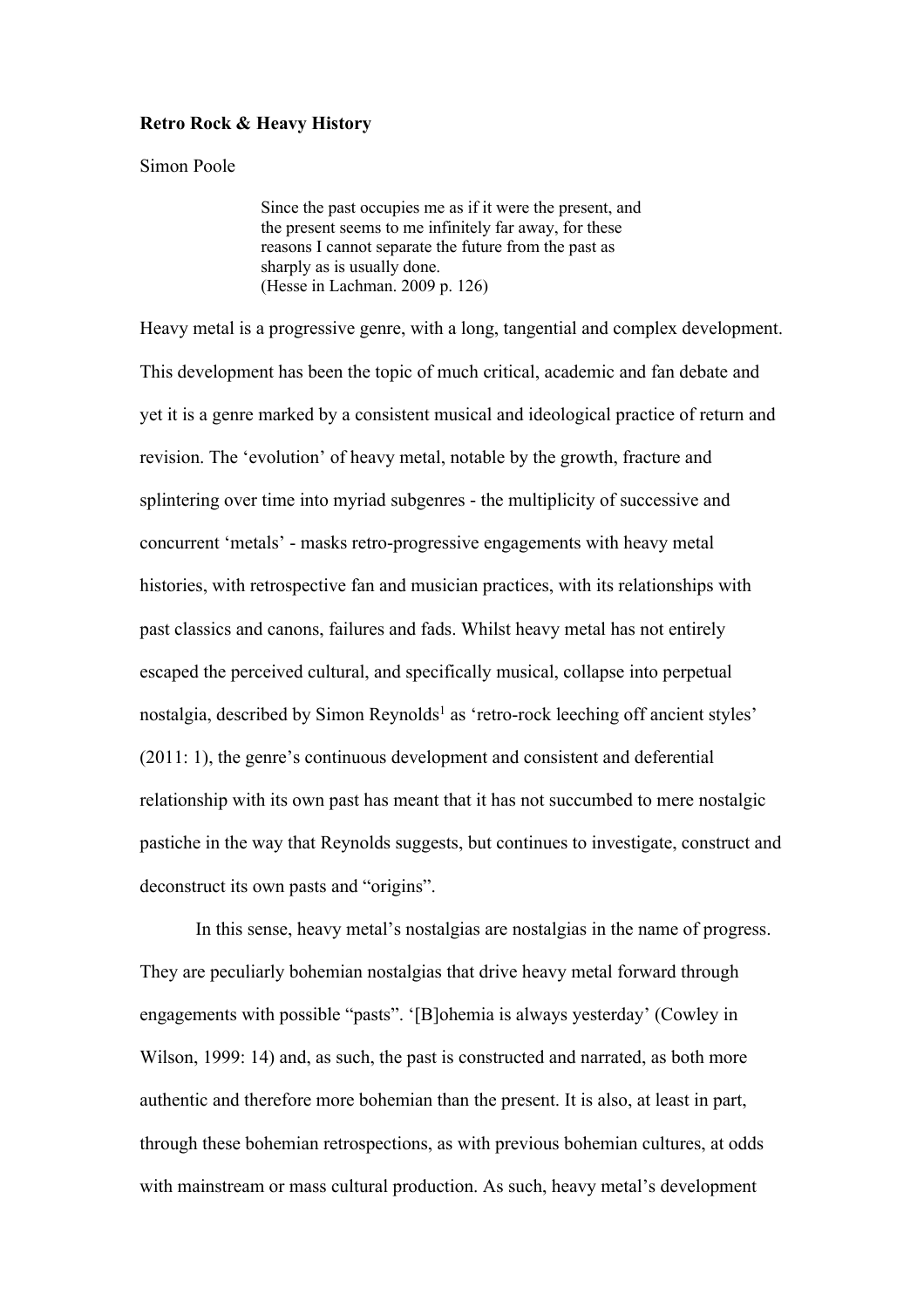seems far from 'obvious and well coded' (Fabbri. 1981: 4) and also, as a series of stories, analyses and narratives, arguably important 'given the longevity of heavy metal's appeal in a sphere of popular culture notable for fads and fashions' (Bennett 2001: 42).

## **The Problem of Heavy History**

The past has gone and history is what historians make of it when they go to work. (Jenkins. 1991, p.6)

The progressive narrative of heavy metal is often depicted in linear family tree models such as those created by Pete Frame in the nineteen seventies for the British music press (ref) and subsequently used by the BBC in the mid nineteen nineties in the 'Rock Family Tree' television series, or again by Sam Dunn as a map to guide viewers through the *Metal Evolution* (2011) television series. In this graphic model, a point of origin is presented at the head of the map and then followed by the familialspawned new branches of the genre, which in turn is followed by the next unfolding linear musical generations beneath it, and so on. This linear narrative of generations that spawn new generations belies both the complexity of the development of heavy metal, and the lack of a specific agreed point of origin. As Deena Weinstein (2000) suggests 'Heavy Metal has many histories. There is no consensus on its precursors, basic influences, first full-fledged songs and bands, or developmental stages' (p.14) and yet there is also the persistent notion that 'the family begins with Black Sabbath' (Frimodt-Moller 2013: 81).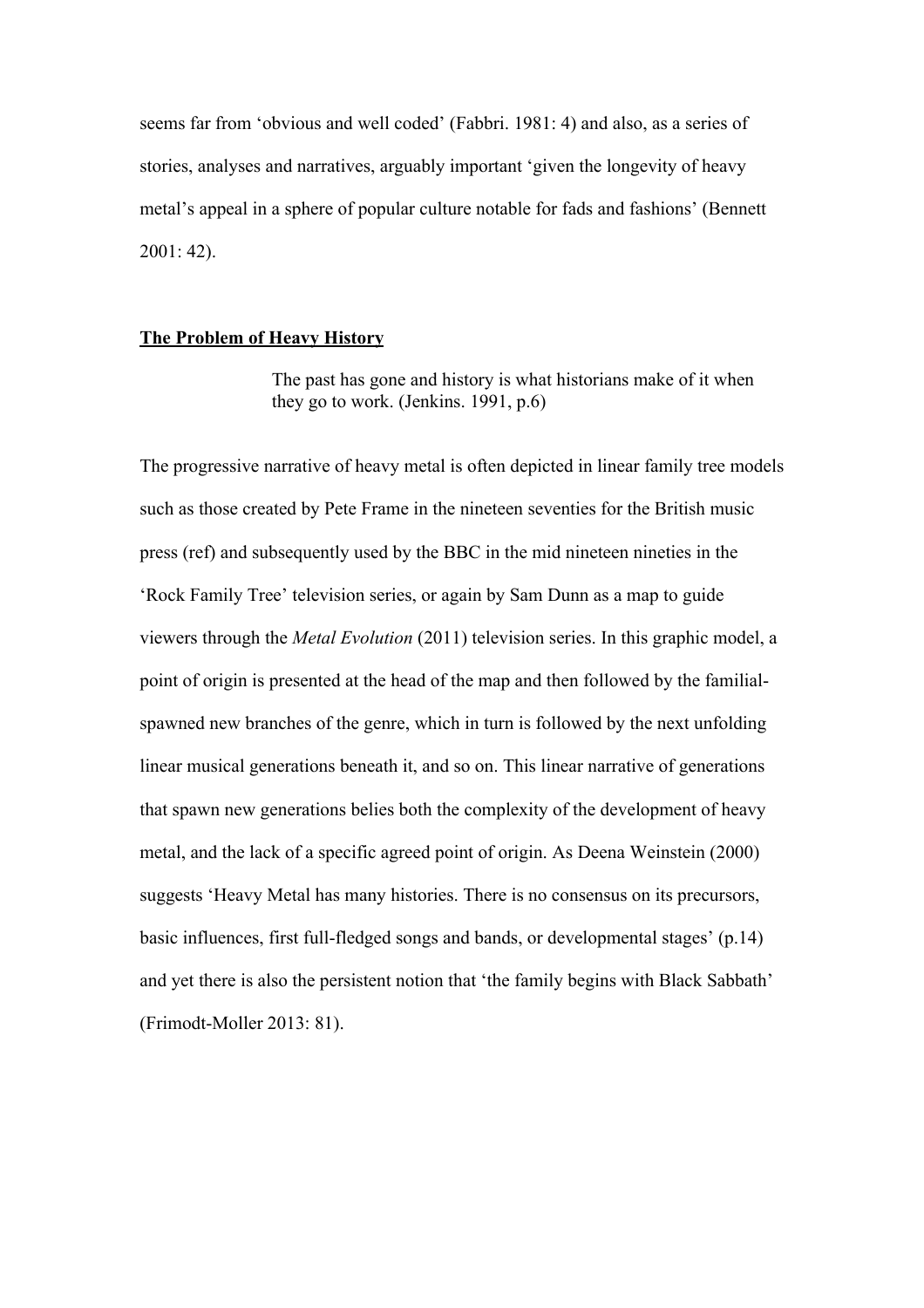With no agreed origin, only suggestions of pre-metal, proto-metal or early metal leading up to heavy metal itself, building a linear history is problematic; to whom can we attribute the genetic code of the genre? And beyond this complex problem of historical origin, there are further historiographical problems. How, for instance, do we locate bands such as Pentagram, whose early unreleased or marginalized work has been reissued into the contemporary metal sphere in multiple volumes? Pentagram, a (now) highly influential band that formed in the early nineteen seventies but whose multiple line ups, name and location changes meant that their 'debut' album only saw the light of day in incremental stages - a CD demo in 1982; self-released vinyl in 1985, followed by an official release almost a decade later (Peaceville records 1993) are problematic to heavy metal histories. Where, given their relatively recent growth in stature, should they be placed in such a linear, generational model of generic development? At their point of formation, valorization, or canonization? To write – or over write – them into an already existent linear history of heavy metal development in the nineteen seventies alongside historically anchored acts such as Black Sabbath, would be problematic, as would writing them into existence only in the nineteen eighties or nineties. Although their prolific song-writing and demo recording meant that a small number of metal heads were able to hear Pentagram material through the late seventies and early eighties<sup>2</sup>, their entry into a broader journalistic and fan discourse of heavy metal and subsequent influence happened much later and continues to grow with each issue, reissue, documentary and article. It is now impossible to imagine heavy metal history without acts such as Pentagram. Not in the sense of the weight of influence or subjective critical worth of their contribution to the broad or niche musical culture, rather in the sense that now they occupy a place in the cultural memory of heavy metal; they, and the substantive history, line up changes,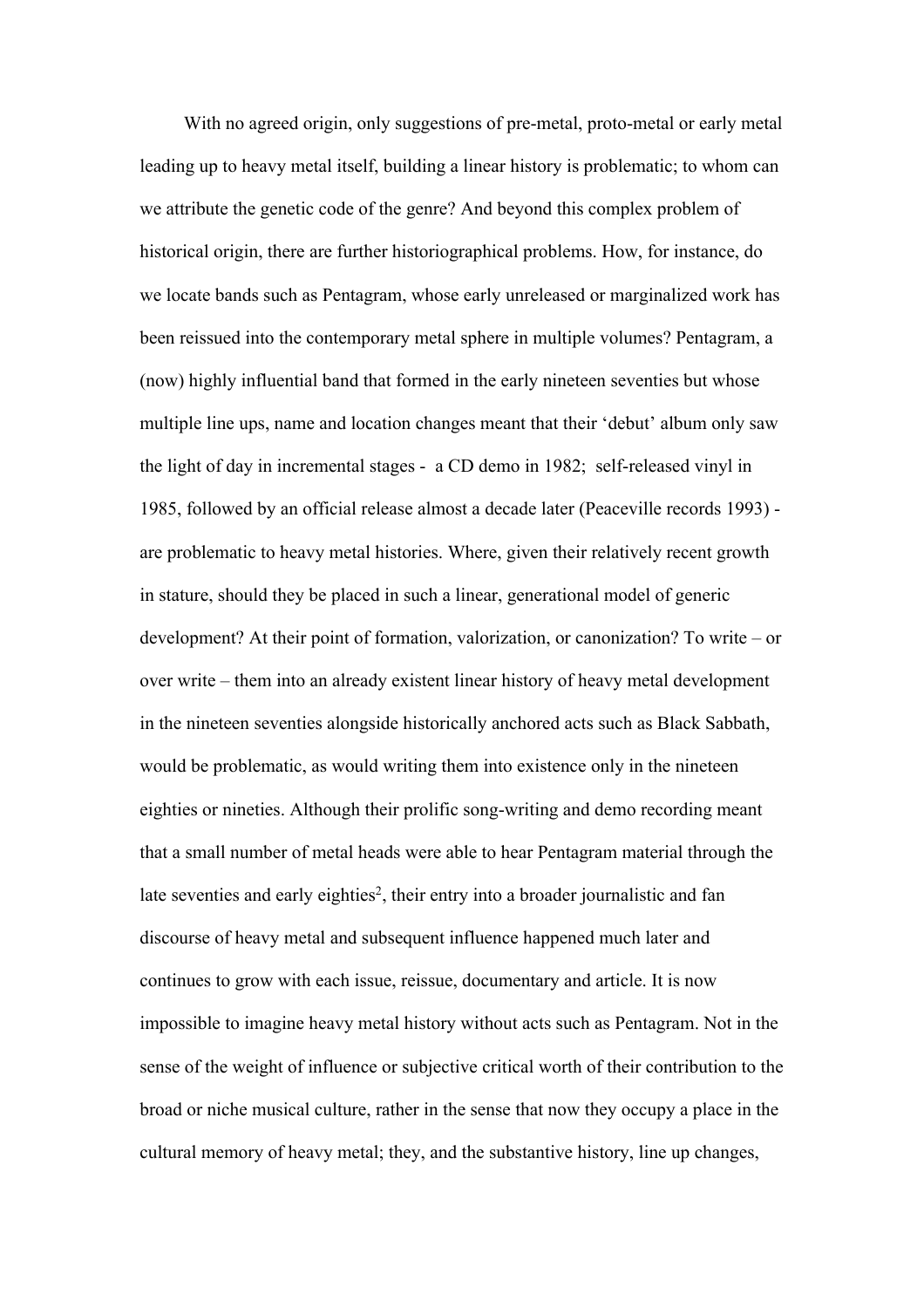stories and demos accumulated before their debut release, *cannot be unimagined*. They are part of heavy metal memory, a memory that is ascribed by the culture rather than prescribed to the culture.

[C]ultural memory signifies that memory can be understood as a cultural phenomenon as well as an individual or social one […] cultural memorization as an activity occurring in the present, in which the past is continuously modified and redescribed even as it continues to shape the future (Bal 1999: vii).

The collective writing and memorization into genre history of Pentagram, or any other previously marginalized heavy metal act, by fans, musicians and journalists, or the fading from memory of other once musically influential acts such as Vanilla Fudge, suggests a different way of approaching the story, development, past and present of heavy metal as both fluid and *non* linear. An approach that is not concerned with creating a methodology to irrefutably identify the chronological key points of a singular becoming of heavy metal, or uncovering the archaeological site of its birth, but one that celebrates the multiplicity, the overlapping, argumentative, impossibility of the heavy metal narrative. Here, I propose three ways that may facilitate the imagining of the genre's relationship with its own, and other equally complex pasts. Firstly, the idea that heavy metal history might be explored as a complex, multilayered model – as a palimpsest (as discussed by Dillon 2007) – rather than a linear, orderly and sequential map. Secondly, the notion that the lack of agreed origins of the genre mean that, within this bottomless narrative web, there are multiple available histories, routes to and roots from points of influence that continue the progression and development of the genre. They do so through facilitating the exploration that these rhizomatic trails present, rather than being stifled through the complexity and multiplicity of narrative webs. And thirdly, that a genealogical approach to this genre without origin – genealogical in the sense that Foucault (1977),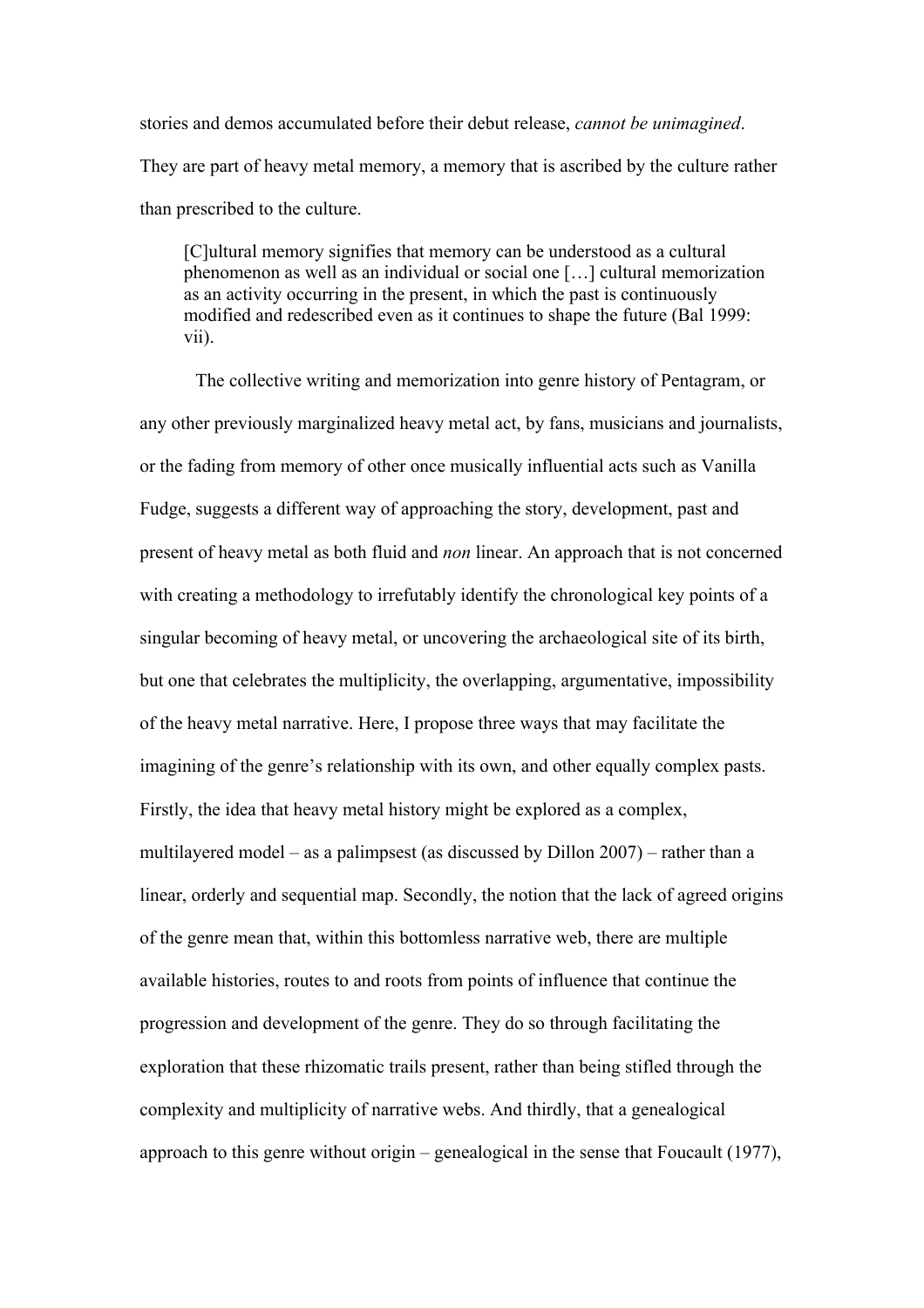via Nietzsche (1996) explores it – is part of the story of the genre; that is, it is what fans and musicians have practiced through the decades of the genre's shifting development in spite of historical, journalistic and academic attempts to fix a definitive narrative where '[t]he history of a musical movement is often told as a series of dramatic beginnings, when disparate musical and social trends come together in a creative fusion. These moments are usually mythologized and are often established well after the fact' (Hegarty and Halliwell 2011: 31). These moments also, as evidenced in Deena Weinstein's (2013) recent article on the naming of the genre, create false information – demonstrated through the perpetual citation of Burroughs' use of 'heavy metal' in Naked Lunch (year) rather than the Nova Trilogy<sup>3</sup> – rumor and myth (often perpetuated by bands themselves that they were the ones the term was first applied to) that then, once published, are repeatedly presented as truth, as a mythical origin, cited by journalists and academics alike (Walser 1993: 8).

### **The Heavy Palimpsest**

If these linear historical narratives cannot accommodate the ways in which the heavy metal community approached and continues to approach the genre, how can its generic development be explained or imagined? Rather than a linear heavy metal history with discreet, near biblical, unfolding of neat generations and layers, the stories of heavy metal can be read as a memorative palimpsest – a multi-layered writing over writing, memory over memory, practice over practice – a complex web of overlapping, competing and contradictory stories. As Dillon (2007) defines it, 'The palimpsest is a space in which two or more texts, often different and incongruous, coexist in a state of both collision and collusion' (p.52). The palimpsest is thus a fittingly appropriate metaphor for heavy metal's genealogy: allowing multiple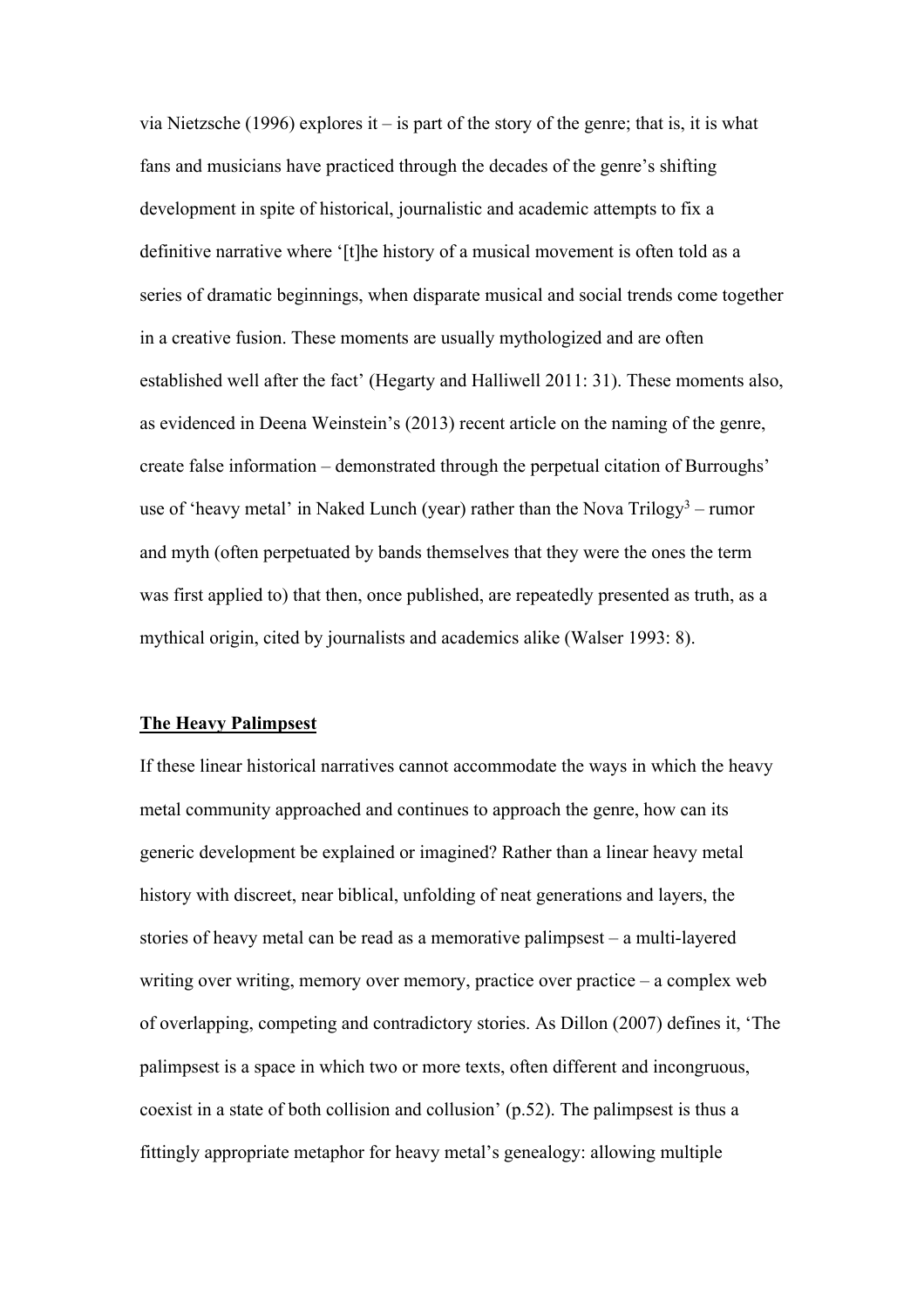understandings of multiple histories, as well as differing genre origins, competing or complimentary understandings of the present and of the past. It also allows for differing depths of reading; for example, the emboldening of particular proto-metal styles and privileged influences within the cultural memories of subsets of the heavy metal community. Of course, with the slow emergence of heavy metal as generically definable - given that Nova Express was published in 1964 and a general consensus that 'one cannot talk about metal as a genre before 1970' (Waksman 2009: 10) - the initial texts of heavy metal were not recorded as heavy metal history per se, but rather within a popular cultural history and critical discourse of rock and pop. And as much as the phrase 'heavy metal' exists in popular cultural discourse in this pre-metal decade, its imagining as a genre label relies on more contemporary imagining: the phrase 'heavy metal' predates the music 'heavy metal' and yet the music 'heavy metal' predates the genre label 'heavy metal'. As such, various pre-metal and nonmetal musical forms and artists as well as technological, ideological or broader cultural references may well feature in other colluding palimpsestic narratives: narratives of film, politics, of youth culture, fiction and fashion. These narratives are both fundamental and/or unimportant in the development of these oxidizations and contribute to differing and multiple metal memories. As Andrew Weiner (1974) suggested in an exploration of Black Sabbath's and heavy metal's popularity: 'Earth became Black Sabbath at the tail-end of a fairly spectacular boom in the black magic business. Polanski's Rosemary's Baby, itself based upon a best-selling creapo-creapo novel. Exposés in the News of the World, full frontal nudie witches in the television night. Thrills for a jaded nation' (1974: 17). These are the 'different and incongruous' tales exposed in the appearance of the heavy metal palimpsest awaiting the curious heavy metal reader.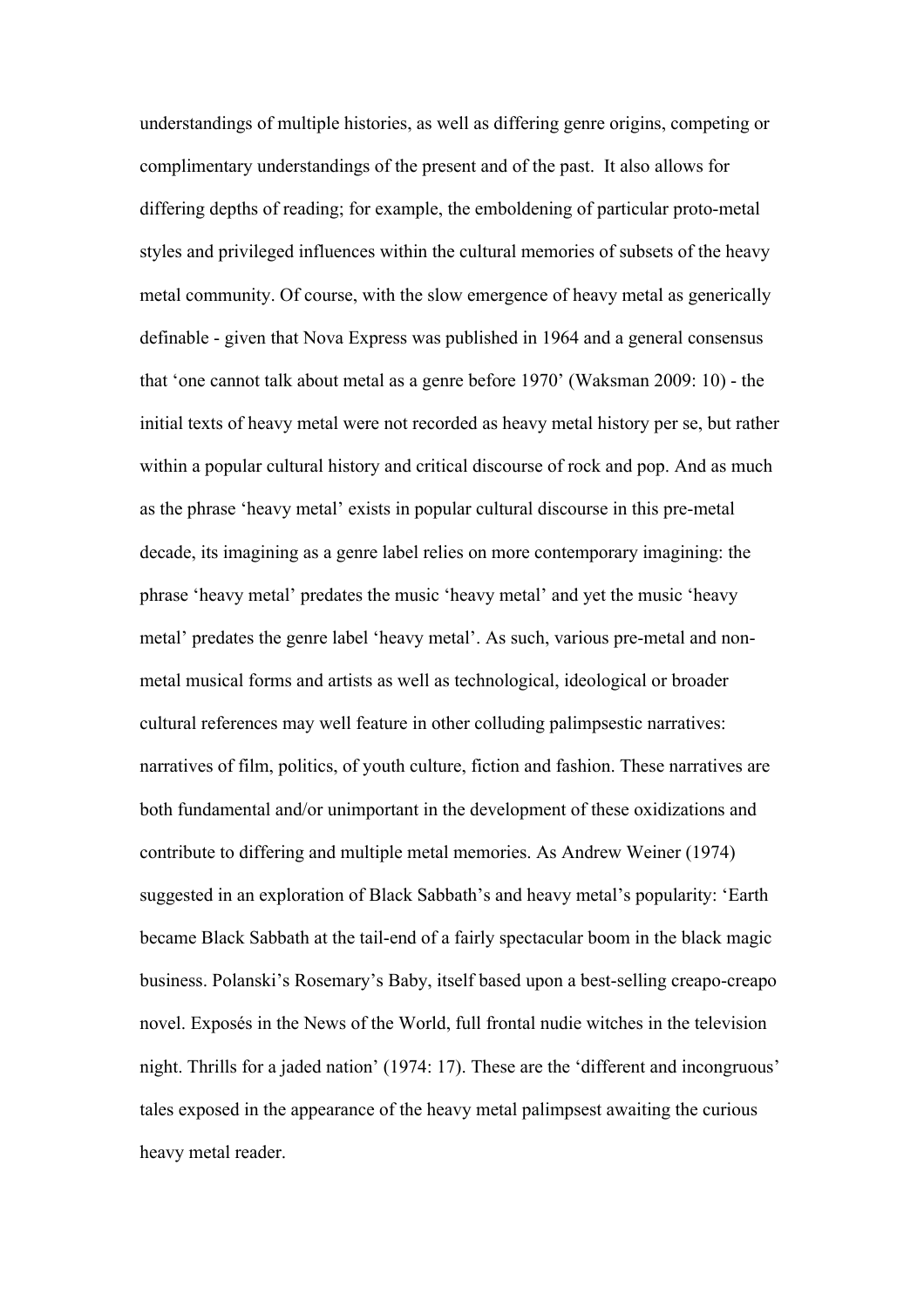Palimpsests are both actual and figurative texts. They, as historical documents, date back to the third century BC (Dillon 2007), usually vellum, parchment, or in early cases, papyrus, where the original text was, due to the scarcity of writing material, erased so that new texts could be inscribed on their surfaces. Unlike other textual recycling, such as the reuse of old vinyl in new record production, this erasure was not wholly successful and the original writing, through the process of oxidization would, over time, reappear through the subsequent overwriting. In the late nineteenth and early twentieth centuries these 'reappearances' began to be chemically induced as the search for past texts underneath more recent writing increased, much like the rush to uncover, curate and reissue the output of marginalized or erased groups from the early nineteen seventies (the aforementioned Pentagram's oxidization leads to other appearances from Bang!, Fire, Dust, Icecross, Sainte Anthony's Fire et al). As such, these discovered palimpsests have become important historical, philosophical and ideological documents; in the most part because of what was initially erased, rather than what was then written over. Of course an original text, once dismantled from a complete manuscript into any number of individual pages, can appear in many newly produced texts and in new locations without the narrative cohesion or cultural context of its creation or without the other pages that complete the narrative. This is particularly problematic in the case of heavy metal because, as mentioned previously, the original texts were not framed by the generic understanding of the music, culture or practices or even name – heavy metal – and so its traces are scattered throughout numerous histories, archives and narratives. The paradox of preserving the texts of the past by erasing them and writing over them with the texts of the present creates a figurative use of the palimpsest that has been used as 'a psychological, historical and social model' (Dillon 2007: 3). The further privileging of the original erased texts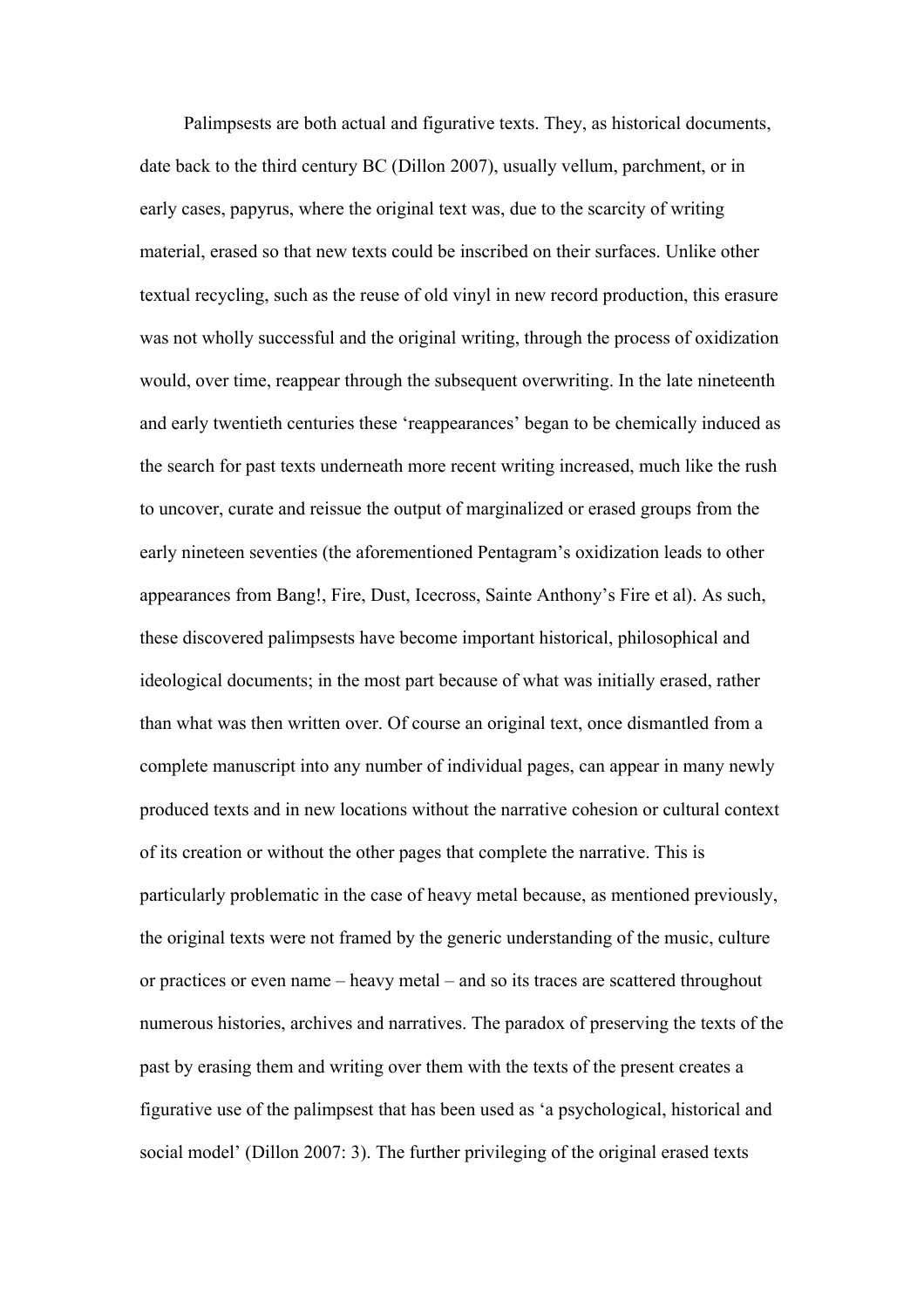over the newer writing, complicates this paradox and furthers the bohemian idea that the past is more authentic than the present. It has been used as a model in and across a variety of disciplines, including literary theory where 'The palimpsest becomes a figure for interdisciplinarity – for the productive violence of the involvement, entanglement, interruption and inhabitation of disciplines in and on each other' (op cit, p.2). In using the palimpsest as a metaphor for heavy metal's genealogy, a number of ways of thinking about the genre can be explored. Firstly, the idea of many, seemingly competing and contradictory stories and ways of engaging with the genre – journalistic, musicological, historiographic, academic – written over and entangling each other, enables the creation of multiple narratives that then cease to be competitive, that can then only be complementary, non hierarchical texts that seek not to create order but to celebrate the multiplicity of styles, forms, influences and trajectories. Secondly, the web of metal that is created through these sometimes disparate, sometimes clustered narratives allows for different moments of historical focus, both stylistically and chronologically – Bathory, Napalm Death, Venom, Judas Priest or Mountain for example – as key for different readers, musicians and fans, as pivotal points of influence within a seemingly endless narrative where they go "back to music that does certain things for them, or has certain typical traits" (Frimodt-Moller (2013: 77). And thirdly, it removes the linearity, singularity and point of origin focus of authenticity-focussed historical narratives. This allows, at any given moment, contradictory pasts of heavy metal to be simultaneously celebrated in 'a polysemic space where the paths of several possible meanings intersect' (Barthes quoted in Dillon 2007: 82). These celebratory subsets of the genre coexist without contradicting the central core of heavy metal ideology, sound and style. Nor do they challenge or threaten the heavy metal narrative as a whole. This is notable in the last decade of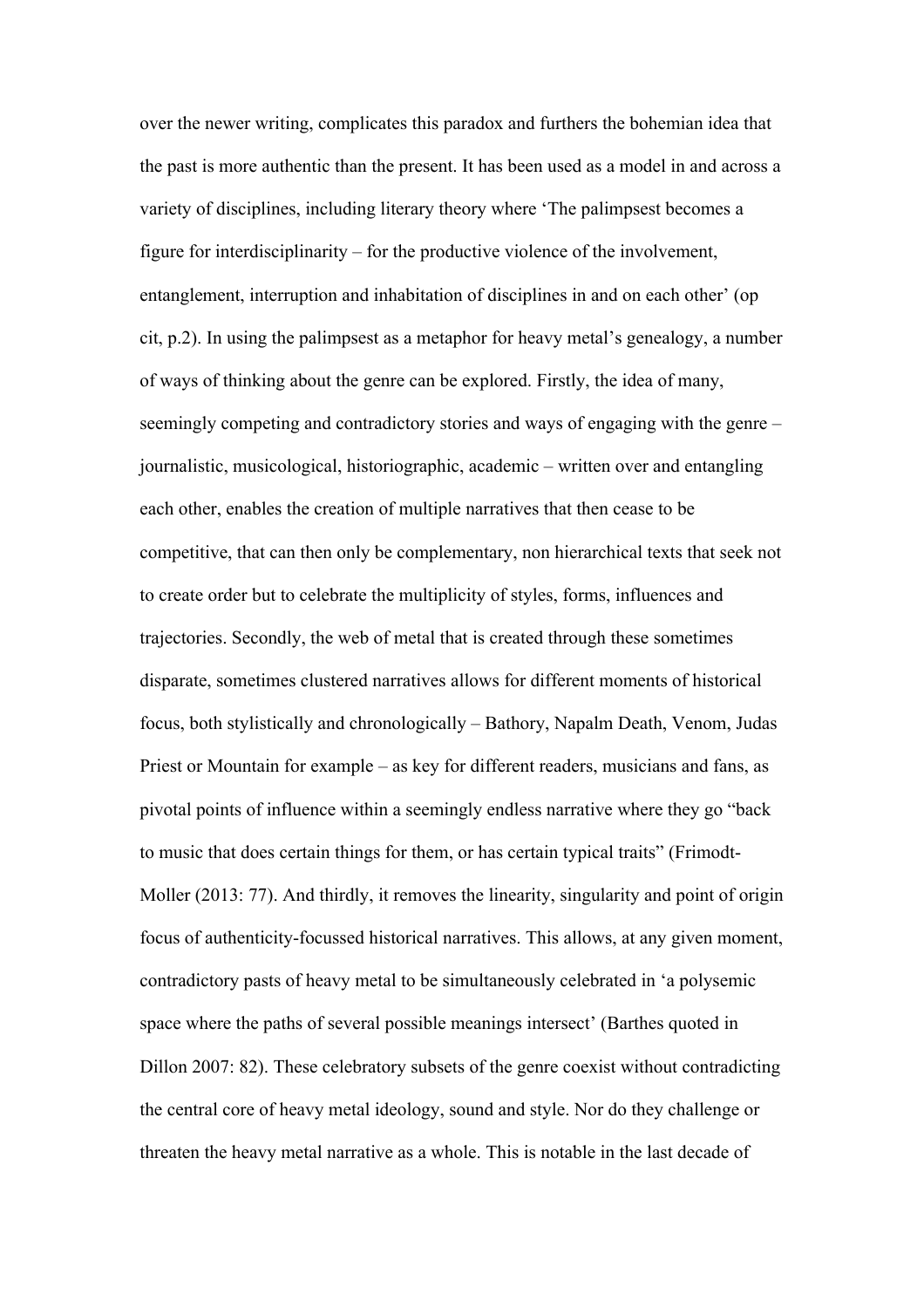heavy metal where the subgenres of doom, thrash, black and death metal flourished, not in competition with each other but in complementary metal retro-progressive 'new waves', revivals and re-imaginings. All of these subsets are quintessentially metal. All subsets and their bands exist side-by-side on festival bills, all share common ideological and stylistic points and the 'sufficient conditions for being a metal band' (Frimodt-Moller 2013: 79). But all emphasize and amplify aspects of the genre, of the *palimpsestuous* trajectory of heavy metal's 'non written poetics' (Fabbri 1981: 2) through their different routes and readings through the web-like narrative. All take different pages from some historically dismantled text and traverse through, and write over the existing and emerging texts. Whilst there are distinct sonic differences between say, Saint Vitus and Municipal Waste for example, they are both understandable as heavy metal in a broader sense. As Fabbri (1981) suggests 'no one is willing to accept a style of genre as an identity document any longer' (p.3). In either case Saint Vitus or Municipal Waste, as present bands amongst the strands of the heavy metal palimpsest, are only understandable in relation to the past. Saint Vitus in particular have been party to both erasure *and* oxidization in the palimpsestuous metal narrative.

The 'present' of the palimpsest is only constituted in and by 'presence' of texts from the 'past', as well as remaining open to further inscription by texts of the 'future'.' […] ' the palimpsest does not elide temporality but evidences the spectrality of any 'present' meet which always already contains with it 'past', 'present' and 'future' moments. (Dillon 2007: 37)

Whilst Saint Vitus have an intricate and complex relationship with the palimpsest, the relationship is perhaps most obviously evidenced by the primary rupture in heavy metal's development. The new wave of British heavy metal (NWOBHM) was both a new and progressive musical departure and yet a return to the past. Its newness was reliant on a return to heavy metal's beginnings; it could only be new because of its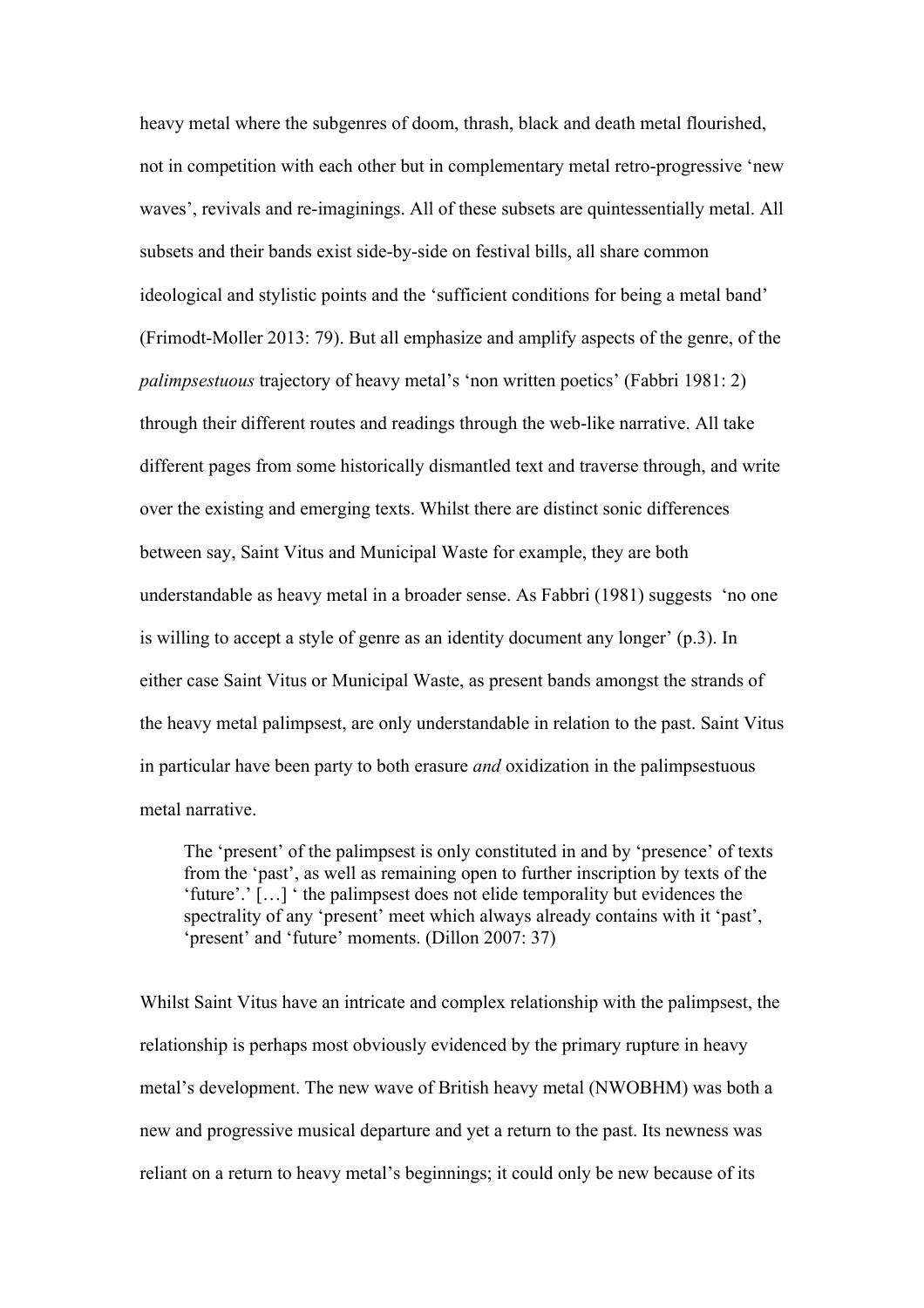recognition of, and departure from, the old. It acknowledged its own past whilst writing over it, leaving the original text in place, not only visible, but newly acknowledged by its departure. This 'palimpsestuous logic' (Dillon. 2007, p.8) is a constant in the forty plus years of the development of the genre. New 'waves', new subgenres and movements can only announce their newness through the writing over and acknowledgement of the old. 'The palimpsest is thus an involuted phenomenon where otherwise unrelated texts are involved and entangled, intricately interwoven, interrupting and inhabiting each other' (Ibid. p.4). In this logic, recent movements or labels such as 'the new wave of traditional metal'- itself a self-conscious return to the nineteen eighties and the influence of the 'new wave of British heavy metal' become, not an oxymoron, but an embodiment of heavy metal's retro-relationship with its own past.

#### **Heavy origins**

Much of the historical investigation and study of heavy metal has been concerned with its beginnings, with the origin of the genre. Whether geographically, discussing the importance of Birmingham (Bayer 2009; Harrison 2010; Cope 2010), or Detroit (Carson. 2006), musicologically (Walser. 1993), historically (Brown. 2012; Frimodt-Moller. 2013), linguistically and journalistically, or critically (Weinstein. 2000, 2014; Brown 2015), or stylistically, in an unfolding narrative of genre after genre where '[t]he origins of the heavy metal sound can be traced back to the decline in popularity of psychedelic music at the end of the 1960s' (Bennett. 2001, p.43). Within this literature there has been both consensual agreement and wildly differing opinion. Whilst Black Sabbath's position in critical, academic and genre-community narratives appears consistently stable, beyond this there is little agreement, much myth making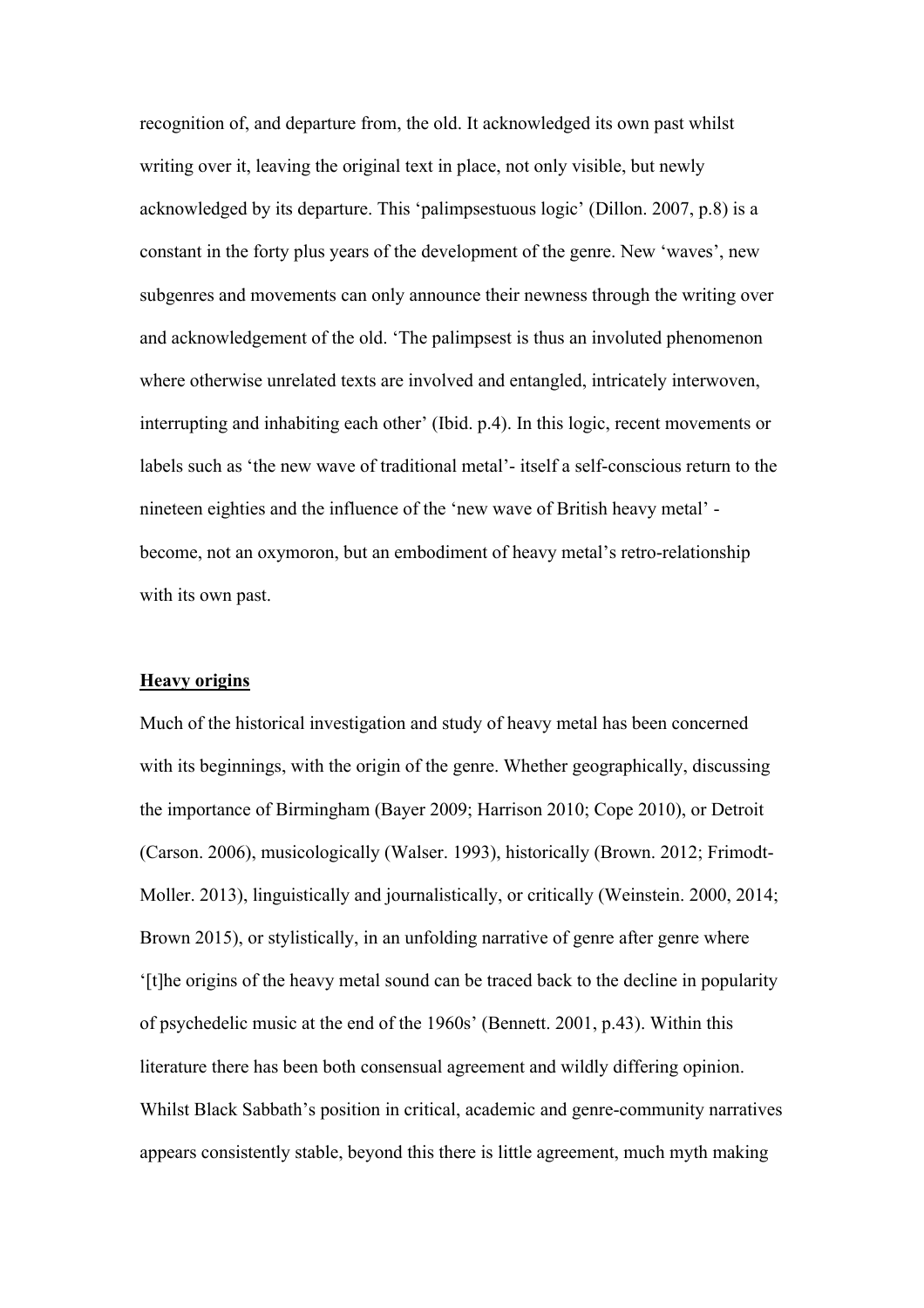and multiple truths. Psychedelia, the Blues, Rock, Hard Rock, Devil Rock, Downer Rock, Progressive Rock, Holst, Wagner, The Kinks, MC5, Blue Cheer, Cream, Hendrix, Steppenwolf, Iron Butterfly, Sir Lord Baltimore, Grand Funk Railroad, Atomic Rooster, Black Widow, Hapshash and the Coloured Coat, William Burroughs, Lester Bangs, and the omnipresent Beatles have all made appearances – voluntarily or otherwise – in these whodunit genealogical paternity tests, or what Andy Brown critically calls 'the smoking gun' (2012). This kind of journalistic investigation relies on there being a linear historical narrative, an 'explanation that links a chain of events to their cause or point of origin' (Ibid, p. 4) a proud mother and father at the head of the rock family tree. With a palimpsestuous imagining of heavy metal however, there can be no origin, no birth, no miraculous metallic conception of the genre, only multiple and equally miraculous conceptions of metal goddesses and gods:

The lofty origin is no more than a "metaphysical extension which arises from the belief that things are most precious and essential at the moment of birth." We tend to think that this is the moment of their greatest perfection, when they emerged dazzling from the hands of a creator or in the shadowless light of a first morning (Foucault, quoting Nietzsche, 1977: 143).

And whilst Black Sabbath may, communally, fulfill the role of the first born in Foucault's 'shadowless light', the role of creator is *unattributed* and arguably *unattributable*. This, it could be suggested, is a central nodal-point in both the myriad metals that currently coexist under the umbrella of the 'heavy metal' meta-genre whilst also offering a possible reason for the astonishing longevity of the genre. That is, the heavy metal community – collectively at least – is 'less concerned with origins conceived as single punctual events' (Smith. 1996: ix) and more concerned with authenticity of sound, of ideology and of context as it pertains to their own understanding of subgenres, subsets, tastes and narratives. Whilst individual fans or sub-groupings may search for a mythical singular source of style – musically,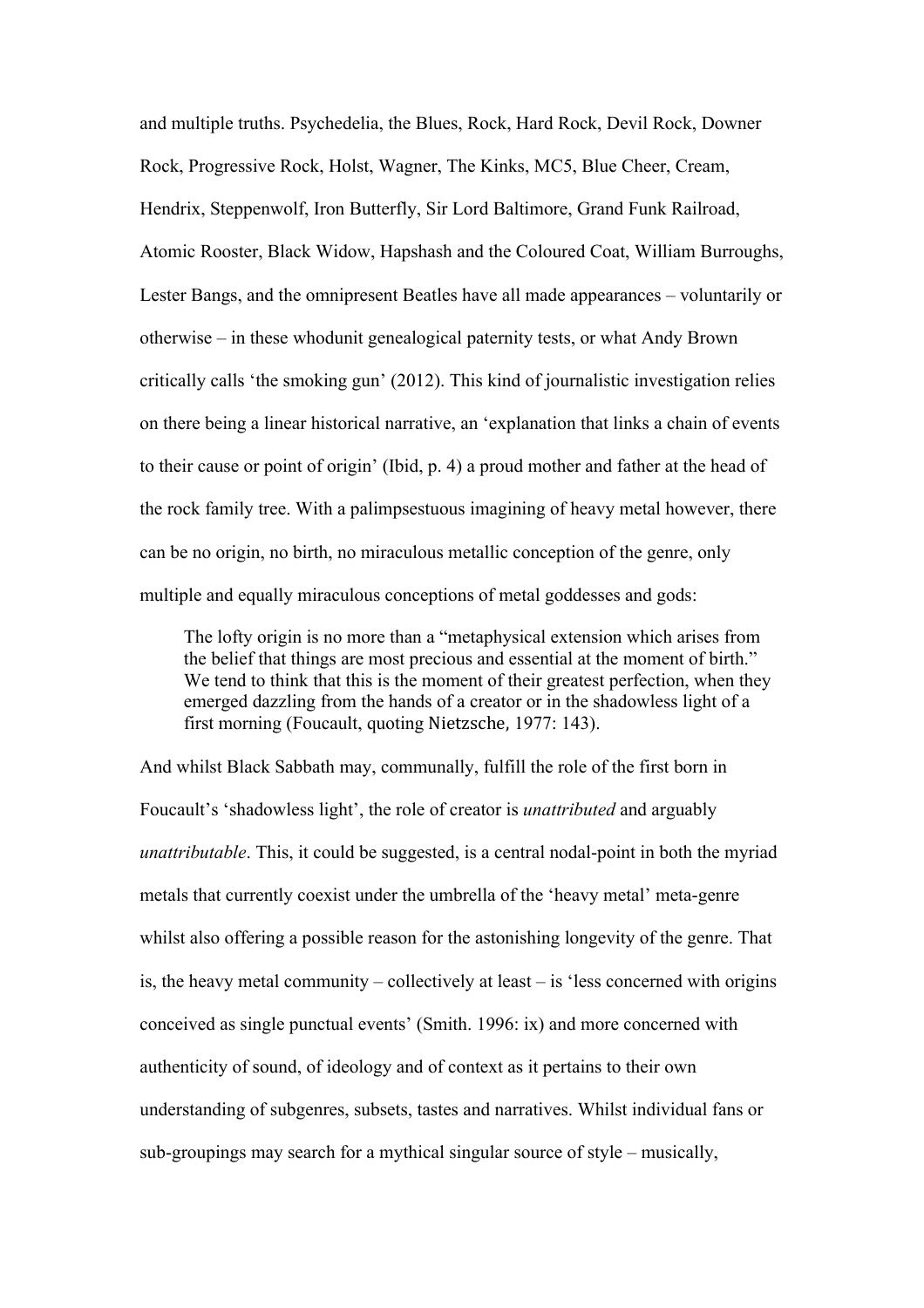semiotically and/or ideologically within the maze-like structure of the palimpsest, the bands or albums that 'capture the imagination with their spectral power' (Dillon. 2007: 13), these strands have themselves, of course, questionable heritage. Each new individual or collective reading of the heavy metal palimpsest creates its own authenticity narrative, which may result in new musical production or new imaginings of history, where 'authenticity is assured by 'reflecting back' to an earlier authentic practice.' (Moore. 2002: 213)

The draw of origins does not necessitate a return to the nineteen-sixties or seventies, for there is no true origin to return to, only a narrative web and as such the nineteen-seventies is no more an authentic origin than the nineteen eighties (indeed the nineteen eighties are becoming an increasing subject of interest), depending on the subset of metal under discussion. The search for beginnings, creators and origins can be in terms of subgenre, or in terms of early periods in later developments of the genre or for some kind of imagined *golden age*. An age that may include spatially or chronologically disparate acts – Judas Priest and/or Metallica, Hellhammer and/or Mayhem – with little regard for the sanctity of chronological or historical similarity.

# **Heavy Genealogy4 (Slight Return)**

A genealogy of values, morality, asceticism and knowledge will never confuse itself with a quest for their origins (Foucault, 1977, p. 80).

This lack of chronological respect for origins is the third area where a palimpsestuous model of heavy metal's development may be useful. Rather than seeing these fan fixations and musical and cultural influences on various performers as randomized or lacking in respect or proper historical regard, these engagements with the narrative of heavy metal can be read in geneaological terms. Not genealogical in the sense that I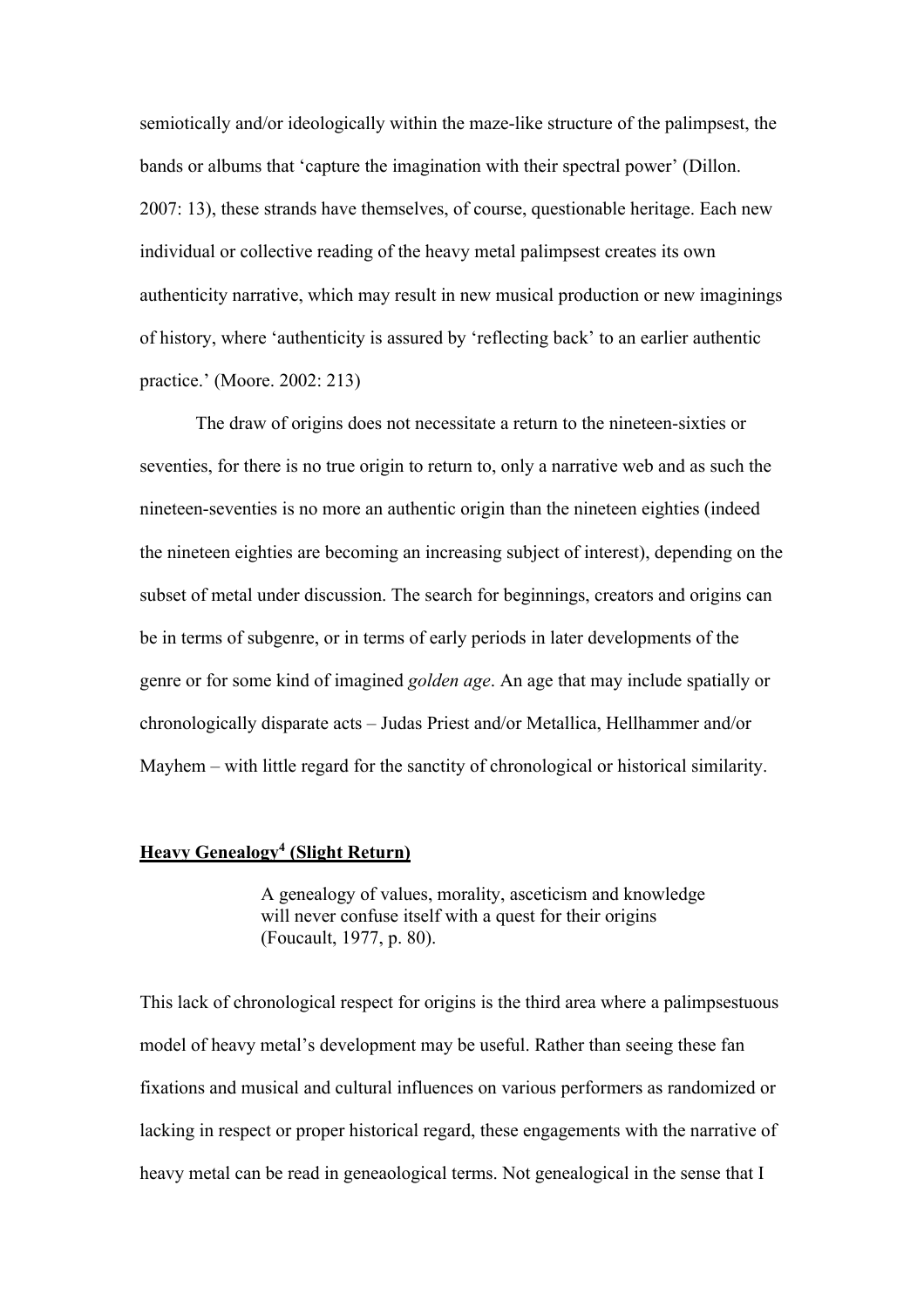first mentioned in this chapter – in terms of the family tree and its use by Pete Frame or Sam Dunn – but genealogical in the sense that Foucault, in his readings of Nietzsche, uses the term. For Foucault and for Nietzsche genealogy uncovers '"Something altogether different" behind things: not a timeless and essential secret, but the secret that they have no essence or that their essence was fabricated in a *piecemeal fashion from alien forms'* (Foucault. 1977: 142, emphasis mine). This geneaological practice is in diametric opposition to the practice of historiography, where '[w]e want historians to confirm our belief that the present rests upon profound intentions and immutable necessities. But the true historical sense confirms our existence among countless lost events, without a landmark or point of reference' (op cit, p.155). Yet this approach to its own past could be responsible for its longevity. For if there is no definitive landmark, the differing visits through the 'entangled and confused parchments, on documents that have been scratched over and recopied many times' (p.139) will uncover innumerable influences, none of which can be real, true or definitive historical points. These innumerable influences, in turn, create any number of authentic heavy metals.

Fans of these multiple heavy metals, collectively articulate some of Nietzsche's ideas about historiography, about history as they relate to the Platonic modalities of history. Firstly, once an area of the palimpsest has made itself culturally visible via any number of routes, there is a clamor to understand it. That is, fans wish to engage with musical 'history' in a way that expands it, as evidenced through the collecting of early or first vinyl pressings, vintage shirts, original concert tickets and memorabilia as well as wider contextual ephemera – films, fashions, magazines, badges, posters, books, and so on. However, their "unrealization" through the excessive choice of identities' (Author ?p.94) offers more, rather than fixes, historical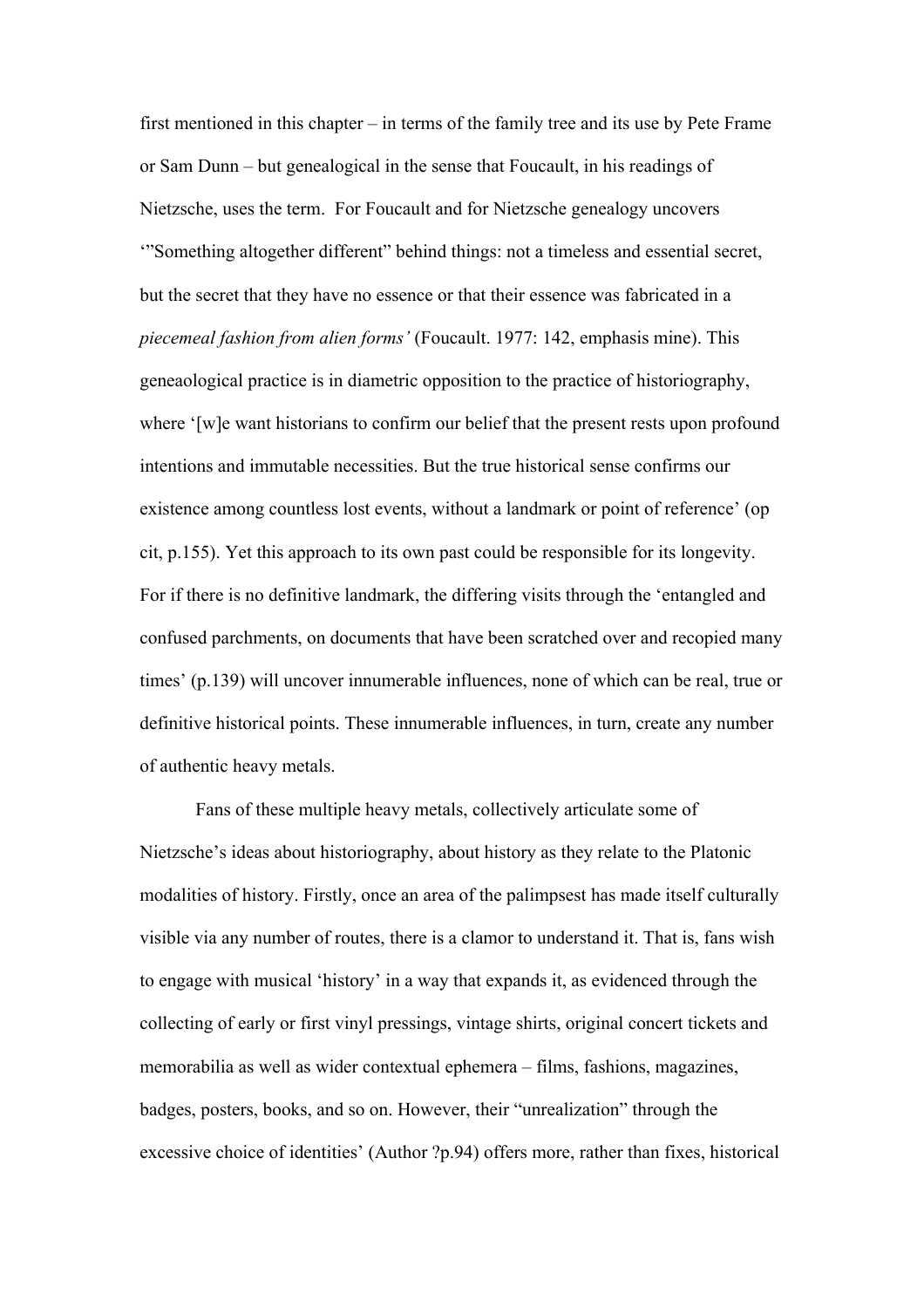ideas or narrative. Secondly, these collective metal histories make history almost impossible – that is the metal community show an 'orientation towards the eternally valid examples of the past' (Smith1996: ix) that allow, encourage and embrace newly emerging, 'old' examples of 'heavy', or celebrations of those artists, songs etc. that demonstrate proto-metal sensibilities. Thirdly, the fans, journalists and musicians of metal have an unending approach to history; 'a passion for knowledge' (Foucault, 1977, p.96) that fears no end (or beginning in this case). The emulation of styles, sounds, tunings, configurations, instrumentation and surrounding visual styles of the past, is not specific to heavy metal but is a practice that is a constant cyclical force in the genre and its approach to history. This, of course, can be seen through the continued new waves of traditional, black, death, doom or other extreme forms of metal, as well as more general returns to earlier styles.

To return, by way of example of this palimpsestuous approach to history, to the quote used earlier in this chapter by Andrew Weiner (1974) when discussing Black Sabbath's and heavy metal's surprising popularity; the group not only emerged during the decline of psychedelia (Bennett, 2001), or within the pages of the counter cultural press (Weinstein, 2014) and other contemporaneous bands utilizing heavier styles or amplification – Vanilla Fudge, Deep Purple et al, but during 'a fairly spectacular boom in the black magic business'. A boom that as well as including film, tabloid and underground newspapers, novels and comics also included 'full frontal nudie witches in the television night', creating a palimpsest of 'different and incongruous' texts and allowing a narrative built from 'alien forms'. As such the oxidization of the contextual palimpsest for heavy metal fans and artists leads not to an origin but to a plethora of popular culture; the cultural context of the period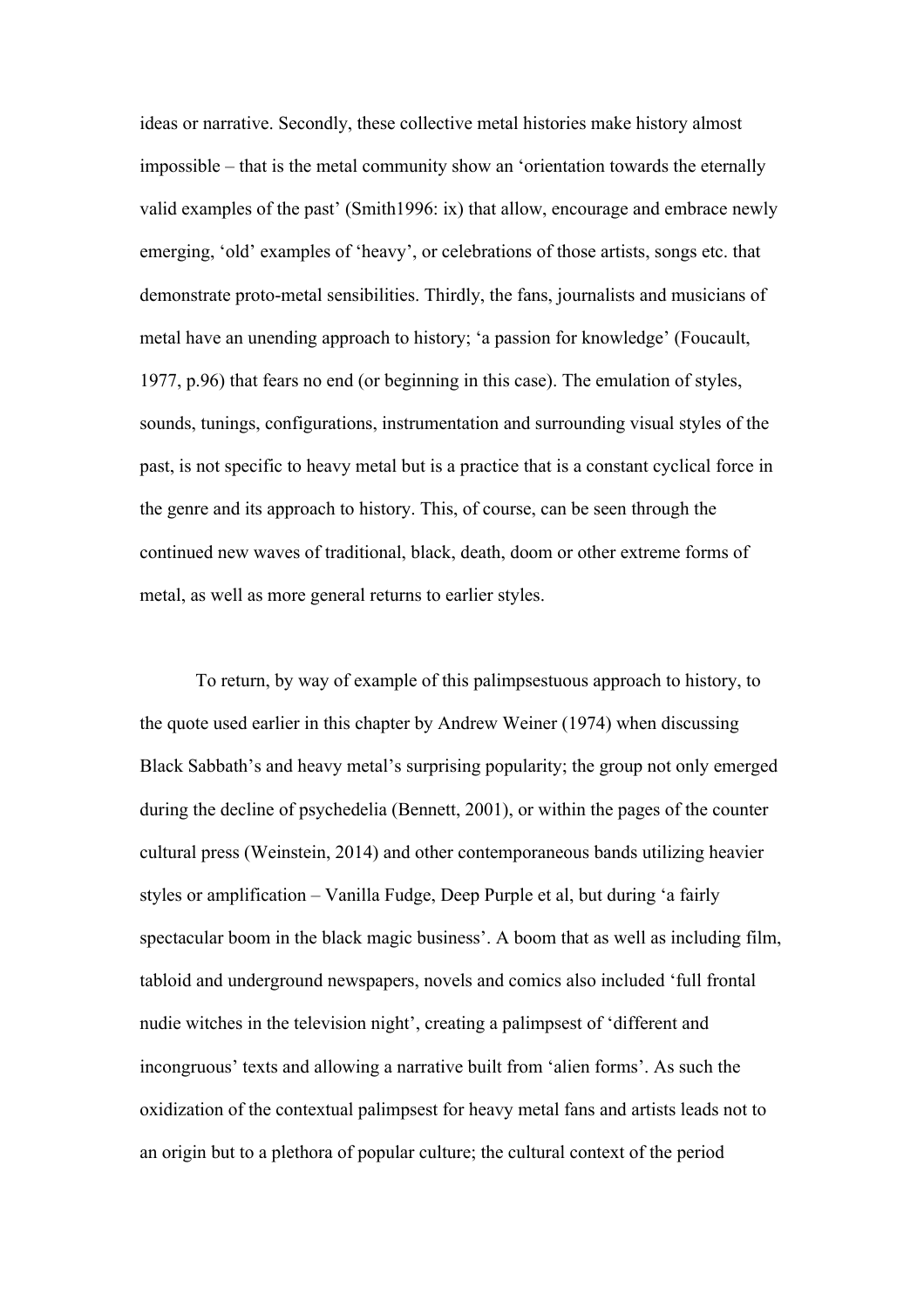between the end of Burroughs' Nova Trilogy and the eponymous Black Sabbath debut. The musical output of this period, as it pertains to the mythical birth of heavy metal has been, and will continue to be, discussed across fan and journalistic discourses, across the terrain of The Kinks' guitar sound and Mars Bonfire's use of the phrase 'heavy metal thunder'. Some of this historical material appears crisp and clear in the narrative, whilst other musical contributions have oxidized and continue to oxidize through and, much like the boom in interest in palimpsests in the late nineteenth century, there is an attempt to induce the oxidization of texts to see what lies beneath. Either way "retroactive memory is an important aspect of rock's relationship to occultism" (Bebergal. 2014, p.111). The work of Coven with their LP 'Witchcraft Destroys Minds and Reaps Souls' for instance (1970), or Black Widow's 'Sacrifice' (1970) have arguably impacted on more recent heavy metal output by way of the community's genealogical engagement with the heavy metal palimpsest. The female fronted Coven are cited as influential on a host of female-fronted occult rock acts such as Devil's Blood, Jex Thoth, Blood Ceremony, (Kelly 2011) and more recently Jess and the Ancient Ones, Mount Salem et al. The imagery from Black Widow's elaborate stage show was used on the cover of Electric Wizard's 'Demon Lung' single (1995). Electric Wizard are, in this respect, exemplars in the engagement with this kind of palimpsestuous logic, with their approach to heavy metal histories, contexts and traces. Numerous musical and non-musical contextual citations appear amongst the titles, credits and artwork accompanying their recorded and live performances: from German leftist group Baader Meinhof to the comic book 'Weird Tales', from actress Brigitte Bardot to film score composer Bruno Nicolai. Their live shows are accompanied by a light and film show supplied by the same team that provide visuals for Hawkwind, a show where 'the band are silhouetted in turquoise,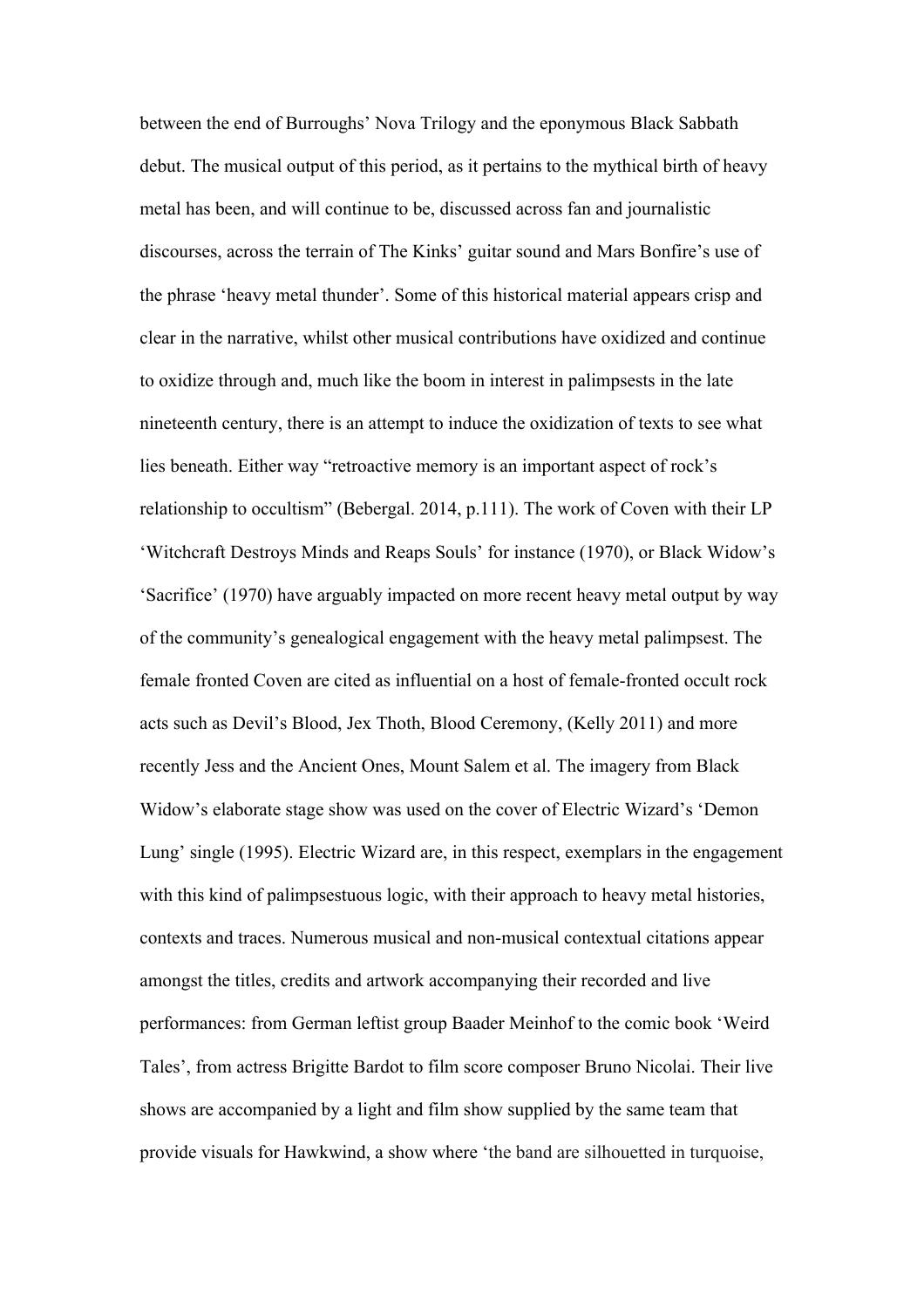purple and red lights, while Jus Oborn's collection of VHS cult horror plays on the screens at the back of and flanking the stage' (Horsley. 2012). The 'Without Whom' credits on their 2010 album 'Black Masses' contains more non-musical references than it does musicians or bands (although they are there too; The Pretty Things and Serge Gainsbourg sitting alongside Alice Cooper and Venom). The films 'Defiance of Good' (Costello, 1975) and 'Terror at Orgy Castle' (Rotsler, 1972), the actress Susan George and film director Jess Franco are listed on the inner sleeve, whilst the outer sleeve is psychedelic take on a promotional film photograph as featured on the 1975 cover of film journal 'Cine Revue'. 2007's album 'Witchcult Today', the predecessor to Black Masses similarly utilizes poster art and cultural references throughout. The cover features a stylized rendition of the poster art for Terence Fisher's 1968 film adaptation of Dennis Wheatley's novel 'The Devil Rides Out', (with the American film title 'The Devil's Bride' providing a title for a track on 1994's self-titled album). Mention is also given to exploitation movie directors Jose Larraz and Jean Rollin. Rollin's movie 'Frisson Des Vampires' provides the only cover version on the album with a song of the same name originally performed by Acanthus. The liner notes also contain a nod to fashion house 'Biba' as well as infamous sixties cult - The Process Church of the Final Judgement<sup>5</sup>. The latter, via one of their sixties pop-cultureevangelist magazines – in this instance the notorious 'Death' issue – also proved a source of artwork for the 2008 limited twelve inch single 'The Processean'. Whilst 2014's 'Time to Die' breaks with this growing tradition and contains no credit list, it does use the photograph that adorned Peter Cave's (1971) biker pulp novel 'Chopper' on the inner sleeve<sup>6</sup>. 2004's 'We Live' contains a track named in homage to Sergio Martino's movie 'Tutti i Colori del Buio' and credits the film's star – Edwige Fenech – in the inner sleeve as well as the director. 1996's 'Come My Fanatics' is housed in a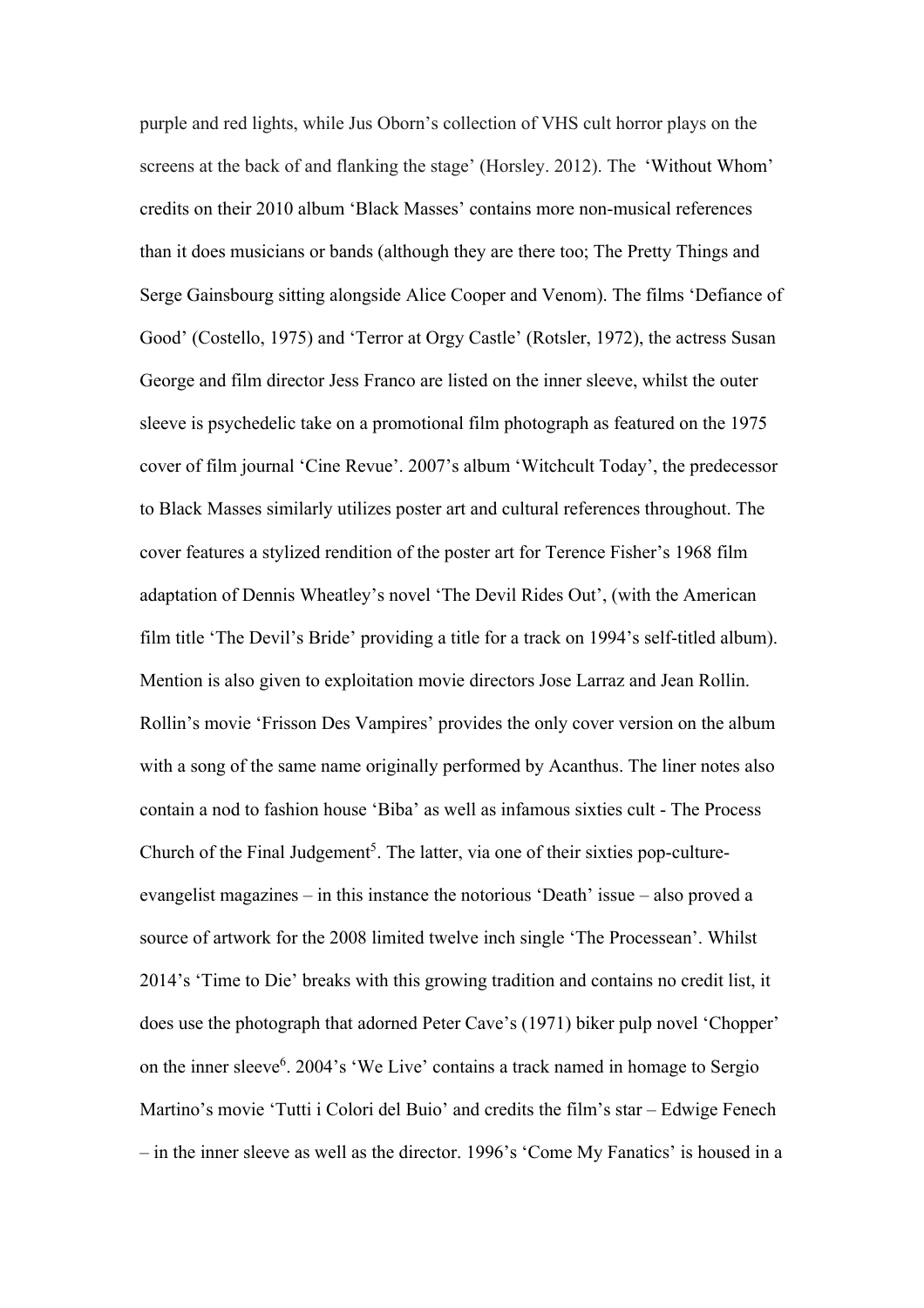sleeve featuring a still of Anton Lavey from Oliver Hunkin's 1971 BBC television documentary 'The Power of the Witch' and although there are fewer direct mentions of influences on the sleeve, the track 'Wizard in Black' begins with a sample from George Grau's 1974 movie 'The Living Dead at the Manchester Morgue' ('Let Sleeping Corpses Lie' in America) where the investigating police officer damns the hippy protagonist with the line 'You're all the same, the lot of you, with your long hair and faggot clothes. Drugs, sex, every sort of filth… and you hate the police, don't you', to which George, replies 'You make it easy'. The artwork for the soundtrack to Grau's movie (composed by Giuliano Sorgini) has also been used by the band as a Tshirt design. Other shirt designs have featured the artwork for Paul Wendkos's 1971 movie 'The Mephisto Waltz' and Luigi Scattini's 'Witchcraft '70'. These last two designs are important to mention as both of these designs have since been used by other heavy metal groups: the 'Mephisto Waltz' artwork turned up again in a t-shirt design for Japan's Church of Misery, themselves notorious trawlers of the palimpsest, searching for stories, images and samples of serial killers. The 'Witchcraft '70' artwork appeared again on the cover of Bloody Hammers' 2014 LP 'Under Satan's Sun'. In fact the use of underground film and comic horror imagery for album artwork, to advertise shows and for t-shirt designs is now common practice. The more obscure and hard to find, the better, demonstrating subcultural capital (Thornton 1995) through engagement with the heavy metal palimpsest's content and context. Church of Misery's further engagement with the palimpsest is regularly demonstrated through their use of cover versions on their albums including May Blitz, Blue Oyster Cult, Cactus, Captain Beyond and perhaps most obscurely a cover of Cindy and Bert - German Eurovision song contest perennials' 'Der Hund Von Baskerville' - itself a reworking of Black Sabbath's 'Paranoid'. The artwork for more contemporary groups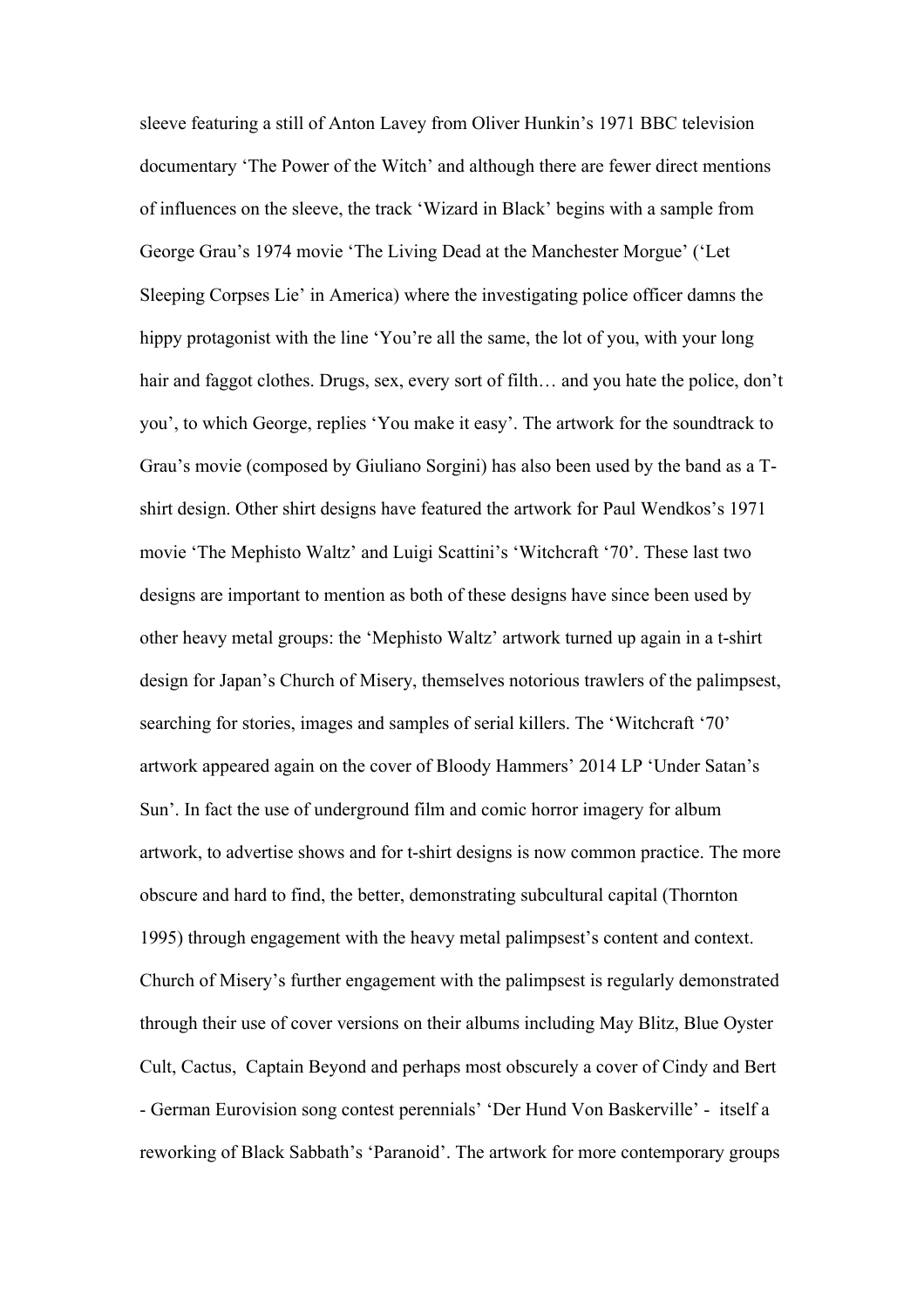such as Satan's Satyrs liberally uses 60s biker movie stills and their songs contain horror and biker movie samples and references. Swedish group Salem's Pot similarly demonstrate this historical fascination. They share their name with an exploitation novel and used an image of the aforementioned director Jess Franco's movie – 'The Devil Came from Akasava' (1971) featuring the actress Soledad Miranda for their 2014 album '...Lurar ut dig på prärien'. Beyond these examples, fan produced videos that combine the audio from heavy metal songs with clips from horror movies have also become commonplace, to the point that the style has been used in official video releases.

### Conclusion

Each new act of writing over this continuous palimpsest propels heavy metal forward, and yet brings the very past it over writes forward with it, giving it renewed interest. This retro-progressive discourse is arguably a central trait in heavy metal's longevity and, in part, responsible for the lack of what Byrnside (1975) calls the exhaustion phase of a genre, where 'artists repeat the success formulas of the glory days in a mechanical fashion, boring audiences and critics' (quoted in Weinstein. 2000: 43). However, this constant writing of heavy metal – musically, critically and historically constantly defining and redefining the core and the peripheries of the genre, changes our understanding of what heavy metal is and what heavy metal was. Each new discovery, be it musical, filmic, comic or book, local or global, shifts the narrative of heavy metal. This constant shifting of the past of heavy metal arguably has more impact on the discourse of the genre than the cultural context of the progressive present. This impossibility of origin, these ambiguous beginnings have meant that heavy metal's cultures and narratives have been and continue to be, built on 'resurrective sorcery' (Dillon. 2007: 19).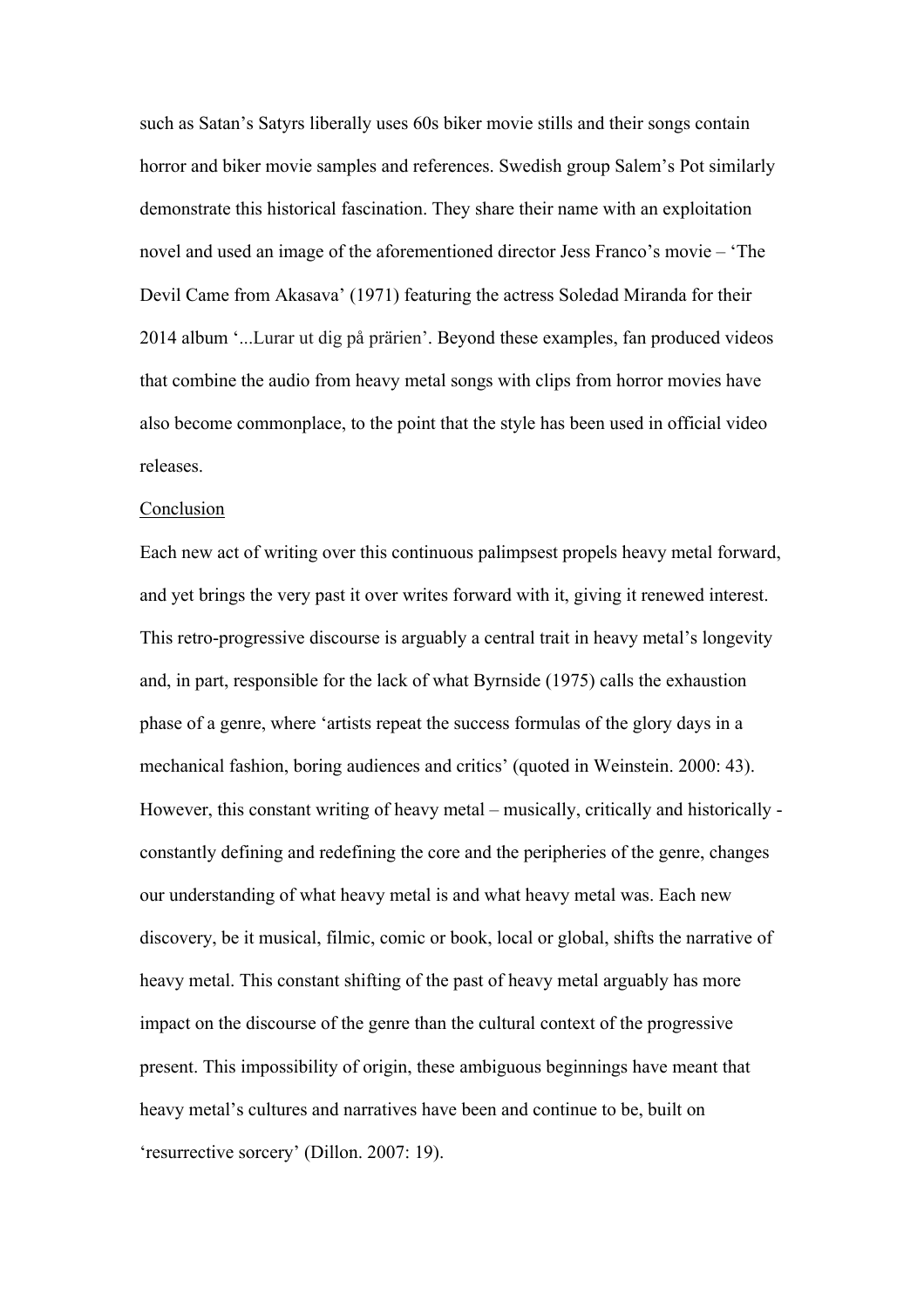Bibliography

Bal, Meike (1999) Introduction. In Bal, Meike, Crewe, Jonathan and Spitzer, Leo (Eds) (1999) *Acts of Memory: Cultural recall in the Present.* University Press of New England. London.

Bayer, Gerd (Ed) (2009) *Heavy Metal Music in Great Britain*. Ashgate. Farnham.

Bebergal, Peter (2014) *Season of the Witch: How the Occult Saved Rock and Roll.* Penguin. New York.

Bennett, Andy (2001) *Cultures of Popular Music*. Open University Press. Maidenhead.

Brown, Andy. R. (2011) Heavy Genealogy: mapping the currents, contraflows and conflicts of the emergent field of metal studies', 1978-2010, *Journal for Cultural Research*, 15 (3): (July), pp. 213-242. Routledge. London.

Brown, Andy. R. (2012) The Speeding Bullet, The Smoking Gun: Tracing Metal Trajectories, from Sabbath to Satyricon. In Brown, Andy. R. & Fellezs, Kevin (Eds) *Heavy Metal Generations*. Interdisciplinary Press. Witney.

Brown Andy. R. (2015) 'Explaining the Naming of Heavy Metal from Rock's "Back Pages": A Dialogue with Deena Weinstein', *Metal Music Studies*. Interdisciplinary Press. Witney 1(2):

Byrnside, R. The Formation of a Musical Style: Early Rock. In Hamm, C. Nettl, B. and Byrnside, R. (Eds) *Contemporary Music and Music Cultures*. Prentice Hall. New Jersey

Cave, Peter (1971) *Chopper.* Nel. London

Carson, David. (2006) *Grit, Noise and Revolution: The Birth of Detroit Rock 'n' Roll*. University of Michigan Press. Ann Arbor.

Cook, Pam (2005) *Screening the Past: Memory and Nostalgia in Cinema*. Routledge. London.

Cope, Andrew. (2010*) Black Sabbath and the Rise of Heavy Metal Music*. Ashgate. Farnham.

Costello, Shaun (1975) *The Defiance of Good*. S.P.S.C Productions. New York.

Dillon, Sarah. (2007) *The Palimpsest: Literature, Criticism, History*. Continuum. London.

Foucault, Michel. (1977) *Language, Counter-memory, Practice. Selected Essays and Interviews.* Cornell University Press. New York.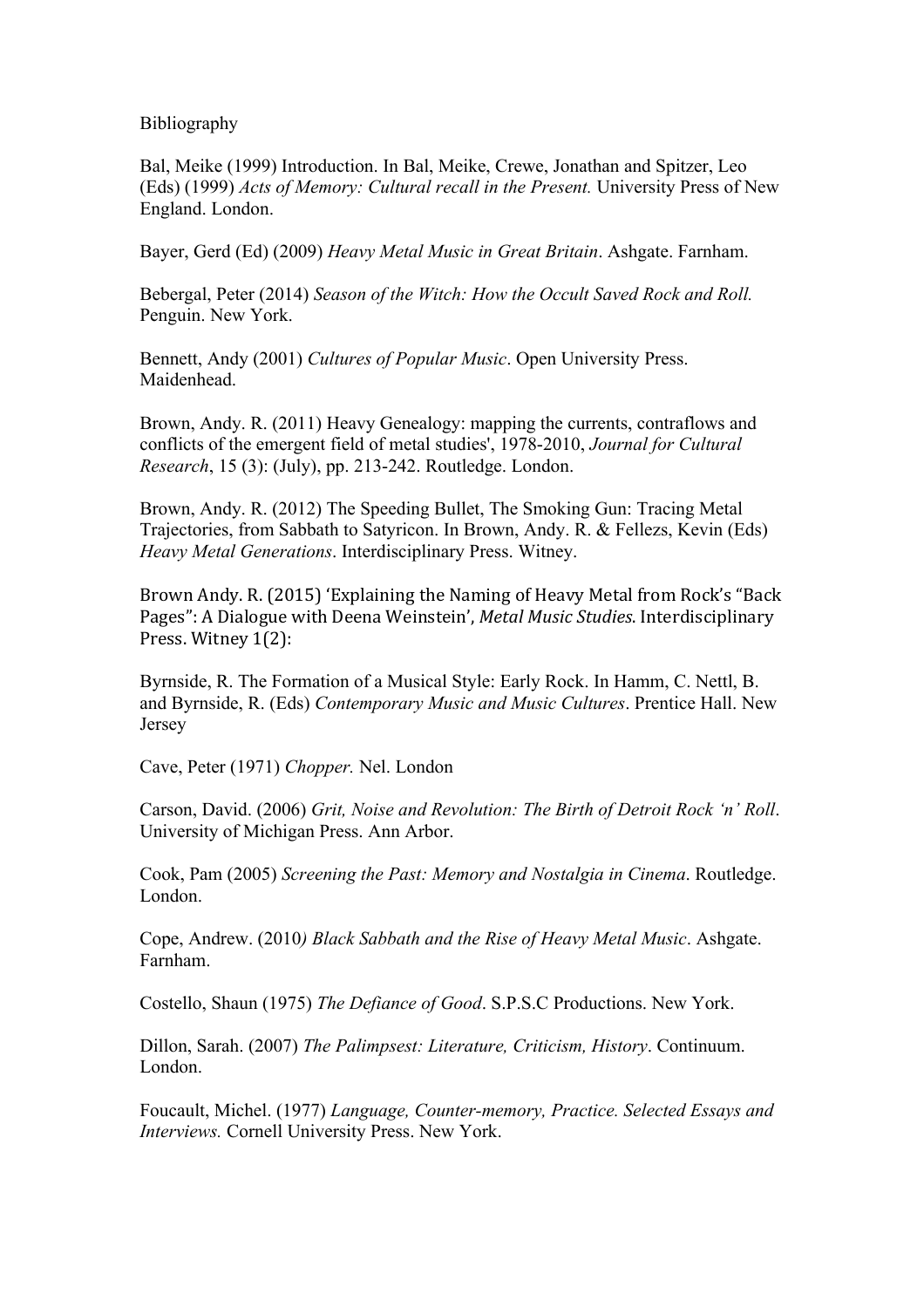Frith, Simon (1996) *Performing Rites: On the Value of Popular Music*. Oxford University Press. Oxford.

Gillett, Charlie (Ed) (1974) *Rock File 2*. Panther. London.

Harrison, Leigh Michael (2010) Factory Music: How the Industrial Geography and Working Class Environment of Post-War Birmingham Fostered the Birth of Heavy Metal. *Journal of Social History*. OUP. Oxford 44:1 (145 – 158)

Hegarty, Paul and Halliwell, Martin (2011) *Beyond and Before: Progressive Rock Since the 1960s*. Continuum. London.

Horsley, Jonathan (2012) Live Review. Electric Wizard. London Forum. *Decibel Magazine.* [online] available from http://www.decibelmagazine.com/featured/livereview-electric-wizard-—-london-forum/ . Accessed 12th October 2014

Irwin, William (Ed) (2013) *Black Sabbath & Philosophy: Mastering Reality*. Wiley Blackwell. Chichester.

Jenkins, Keith (1991) *Re-Thinking History*. Routledge. London.

Kelly, Kim. (2011) Into the Coven: Women of Occult Rock. *Metal Sucks*. [online] available from http://www.metalsucks.net/2011/10/21/into-the-coven-women-ofoccult-rock/ Accessed 10<sup>th</sup> August 2014

Lachman, Gary (2009) *Turn Off Your Mind: The Dedalus Book of the 1960s*. Dedalus. Sawtry.

Lawson, Dom. (2011) Occult rock: Do You Believe in Black Magic. *The Guardian*. [online] available from http://www.theguardian.com/music/2011/nov/24/occult-rockblack-widow-ghost. Accessed 9th August 2014

*Metal Evolution* (2011) Television Programme. VH1. 11<sup>th</sup> August 2011

Moore, Allan (2002). Authenticity as Authentication. *Popular Music*. Vol 21/2. Cambridge University Press. Cambridge.

Nietzsche, Friedrich. (1996) *On the Genealogy of Morals*. OUP. Oxford.

Reynolds, Simon. (2011) *Retromania: Pop Culture's Addiction to its Own Past*. Faber and Faber. London.

Reynolds, Simon. (2014) Worth Their Wait. *Pitchfork*. [Online] available from http://pitchfork.com/features/tpr/reader/worth-their-wait/. Accessed 25<sup>th</sup> October 2014

Rotsler, William (1972) *Terror at Orgy Castle*. Satyr IX. New York.

Smith (1996) Introduction. On the Genealogy of Morals. OUP. Oxford

Strong, Catherine (2011) *Grunge: Music and Memory*. Ashgate. Farnham.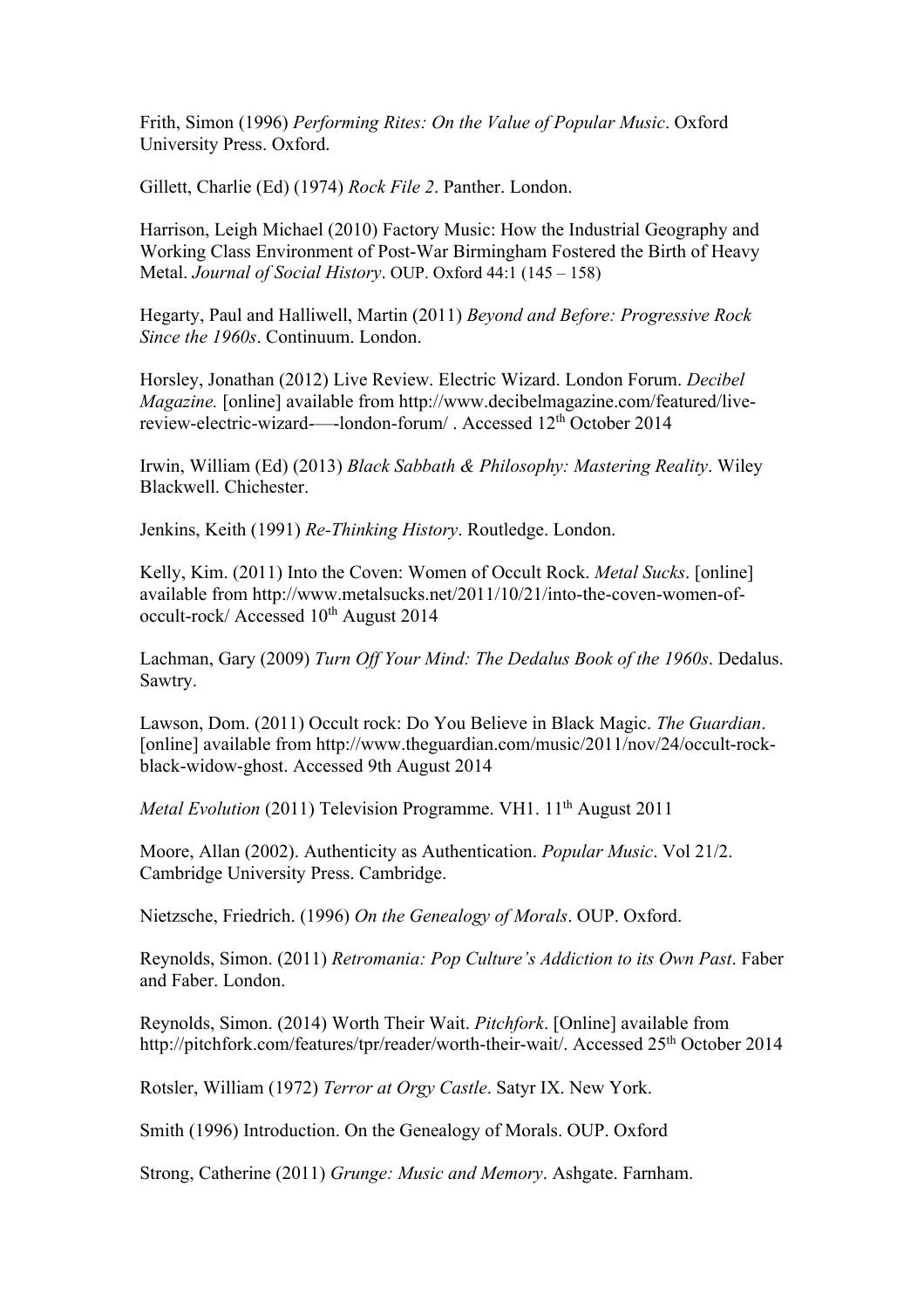Thornton, Sarah (1995) Club Cultures: Music, Media and Subcultural Capital. Polity. Cambridge.

Waksman, Steve. (2009) *This Ain't the Summer of Love: Conflict and Crossover in Heavy Metal and Punk.* University of California Press. Berkley

Walser, Robert. (1993) *Running With the Devil: Power, Gender and Madness in Heavy Metal Music.* Weslyan University Press. London.

Weinstein, Deena. (2000) *Heavy Metal: The Music & its Culture*. Da Capo Press.

Weinstein, Deena. (2014) Just So Stories: How Heavy Metal Got Its Name – A Cautionary Tale. *Rock Music Studies*. Vol. 1, No. 1, Routledge. London.

Wilson, Elizabeth (1999) The Bohemianization of Mass Culture. *International Journal of Cultural Studies*. 2; 11. Sage. London.

Wylie, Timothy (2009) Love Sex Fear Death: The Inside Story of the Process Church of the Final Judgement. Feral House. Port Townsend.